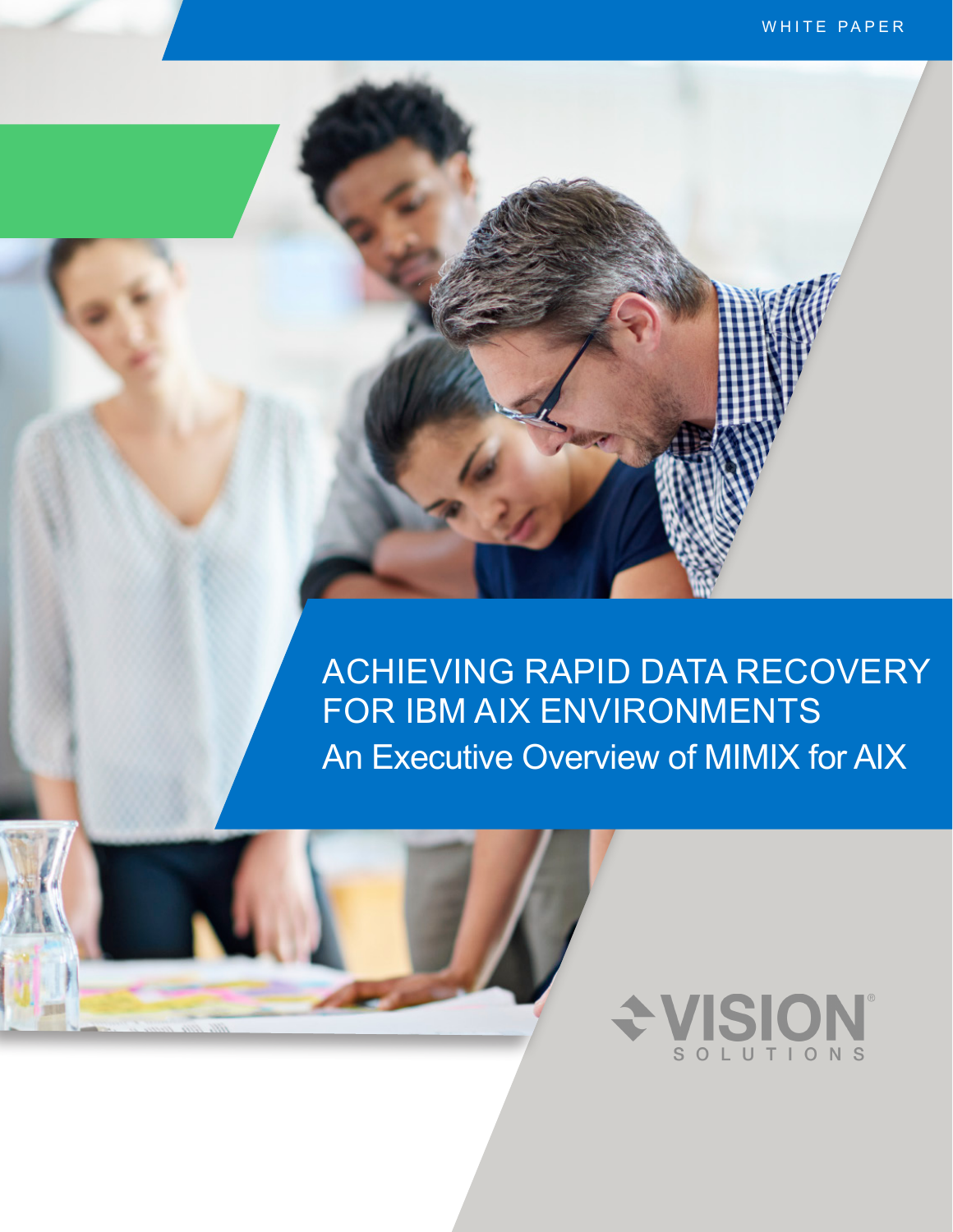## Table of Contents

| The Correlation between Data Age and Possibility of Re-Use/Restore3   |  |
|-----------------------------------------------------------------------|--|
| Continuous Data Protection (CDP): Complete, Point-in-Time Protection4 |  |
|                                                                       |  |
|                                                                       |  |
|                                                                       |  |
|                                                                       |  |
|                                                                       |  |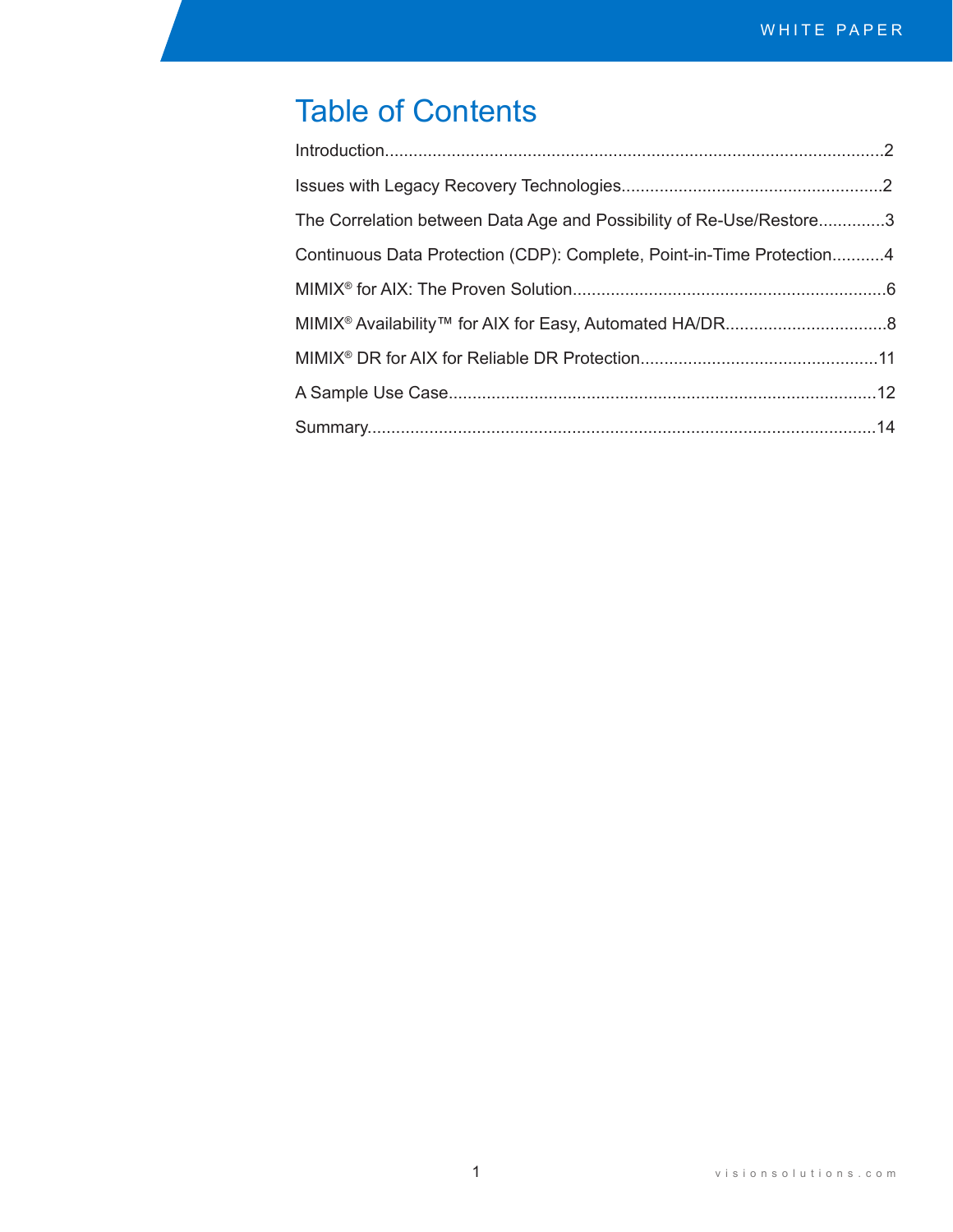### **Introduction**

Businesses of all sizes must plan for recovery. IT personnel generally face several challenges when implementing an operational plan that protects both data and applications:

- How can I ensure my applications and data are recoverable, without impacting business operations?
- Are there any data protection approaches that meet my recovery point and recovery time objectives or must I lessen my objectives?
- Can I afford to implement a comprehensive plan that covers both my local and remote (disaster) recovery requirements?
- Are there cost-effective alternatives that meet my requirements?

Operational requirements are not the only mandates that may drive the design of your recovery plan. Various industry-specific regulations, including, among others, HIPAA, Sarbanes-Oxley and HITECH, specify requirements for data retention and recoverability.

To meet these requirements, businesses have to deal with a variety of data vulnerabilities: inadvertently deleted files or records (operator error), viruses or hackers that cause data corruption or deletion, and natural disasters that put much more than just your data at risk. Distributed or branch offices may also have ease-of-use needs that may not be an issue in larger, more centralized businesses.

So, the question is, do you have a plan that meets your recovery requirements to your satisfaction across these areas?

### Issues with Legacy Recovery Technologies

If your business is typical, you use some form of data protection today—probably tapebased backup. Periodically, someone shuts applications down to perform a backup to tape. Depending on the volume of data that is being copied, this may take several hours and require manual intervention to set up the backup job, run it, confirm that it ran, and then return the application to operation.

The backup copy may be kept locally in case data needs to be recovered in the near term. Eventually, possibly after several weeks, backup tapes may be moved to an offsite location for archival purposes. The reason to make and keep copies of your data is so that, should an event—catastrophic or otherwise—delete or corrupt data, you have a clean copy safely tucked away to use for recovery purposes.

Tape is used for backup and archival purposes because it is very inexpensive, but it is an old technology that has been available almost since the dawn of computing.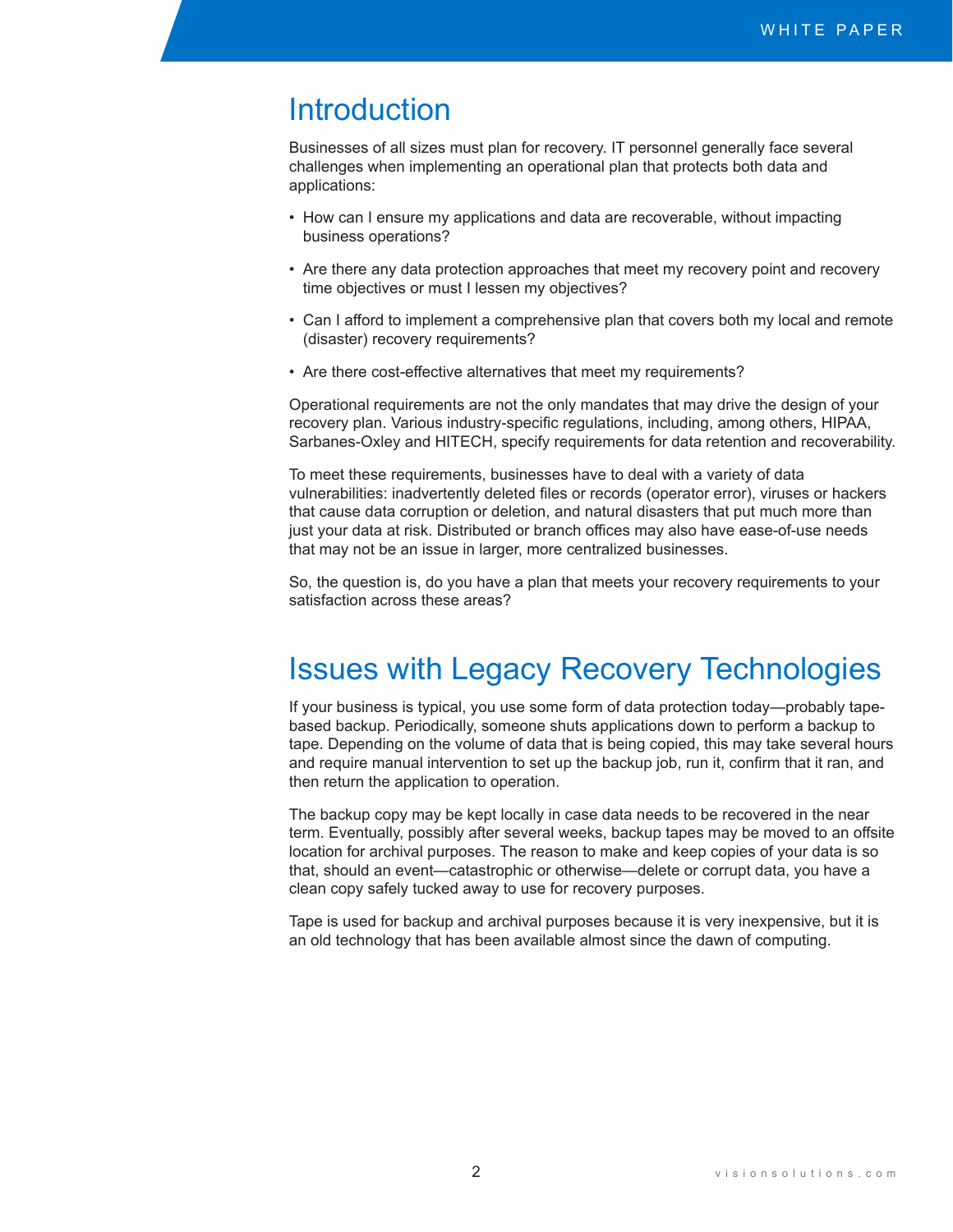Leading analyst groups, such as the Gartner Group, the Enterprise Strategy Group and the Taneja Group, state that as many as 1 in 4 backup tapes suffer from some sort of problem that precludes performing a recovery.

There are several issues with tape-based backup:

- Tape-based backup is a time-intensive process that is potentially disruptive to your applications. This issue is commonly referred to as the backup-window problem.
- • Because of the impact on applications and resources, tape-based backups are usually not taken more than once a day, and in some instances only once every several days, meaning that there are very few tape-based recovery points available for use over the course of a week. This is problematic because your data changes very frequently (on the order of seconds or minutes) and the fewer points in time when copies were made (for recovery purposes), the greater the amount of data that is, on average, lost for a given recovery. This issue is commonly referred to as the Recovery Point Objective (RPO) problem.
- • It takes time—sometimes considerable time—to perform recoveries (e.g. finding the right tape, transporting it if it's offsite, restoring it to disk, restarting the application on top of the data, etc.). This issue is commonly referred to as the Recovery Time Objective (RTO) problem.
- As a storage medium for backup, tape is not entirely reliable. In fact, leading analyst groups such as Gartner, Inc., Enterprise Strategy Group and Taneja Group state that as many as one in four backup tapes suffer from some sort of problem that precludes performing a recovery.

Transporting tapes to offsite facilities for archival purposes also carries an inherent risk. Widely publicized tape losses during physical transport (by truck) have hit large companies like Bank of America, Citigroup Inc., ChoicePoint Inc. and LexisNexis, resulting in the theft of hundreds of thousands of company records. Replication of data across secure IP-based networks is a much faster, easier and safer way to transport data to offsite locations for archival purposes.

If you are driven by business and/or regulatory requirements to deploy a disaster recovery solution, a pure tape-based data protection strategy can subject you to undue risk.

## The Correlation between Data Age and the Possibility of Reuse/Restore

It is also important to consider the restoration patterns that may apply to your protected data as it ages. It has been proven over time that most data recovery requests are for relatively recent data and that there is a direct correlation between the age of data and the probability that it will be required for restore purposes. Issues such as an inadvertently deleted file or data corruptions introduced by a virus or a hacker drive most restore requests. Typically, these problems are discovered within several hours, or at most a few days, from when they first occur, resulting in restore requests for more recent data.

In general, the only time you may need to restore data that has already been archived would be in the event of a disaster, such as an earthquake or a tornado that physically destroys computer equipment and facilities. While it pays to be prepared for these occurrences, they are very rare. On the following page, in the "Data Reference Patterns" graphic the slope of the red line with the arrow ("Amount of data") and the characteristics of the retrieval activity (the gray curve) vary by company type, but they reflect the general relationship between the age of the data and the chance that it would need to be restored.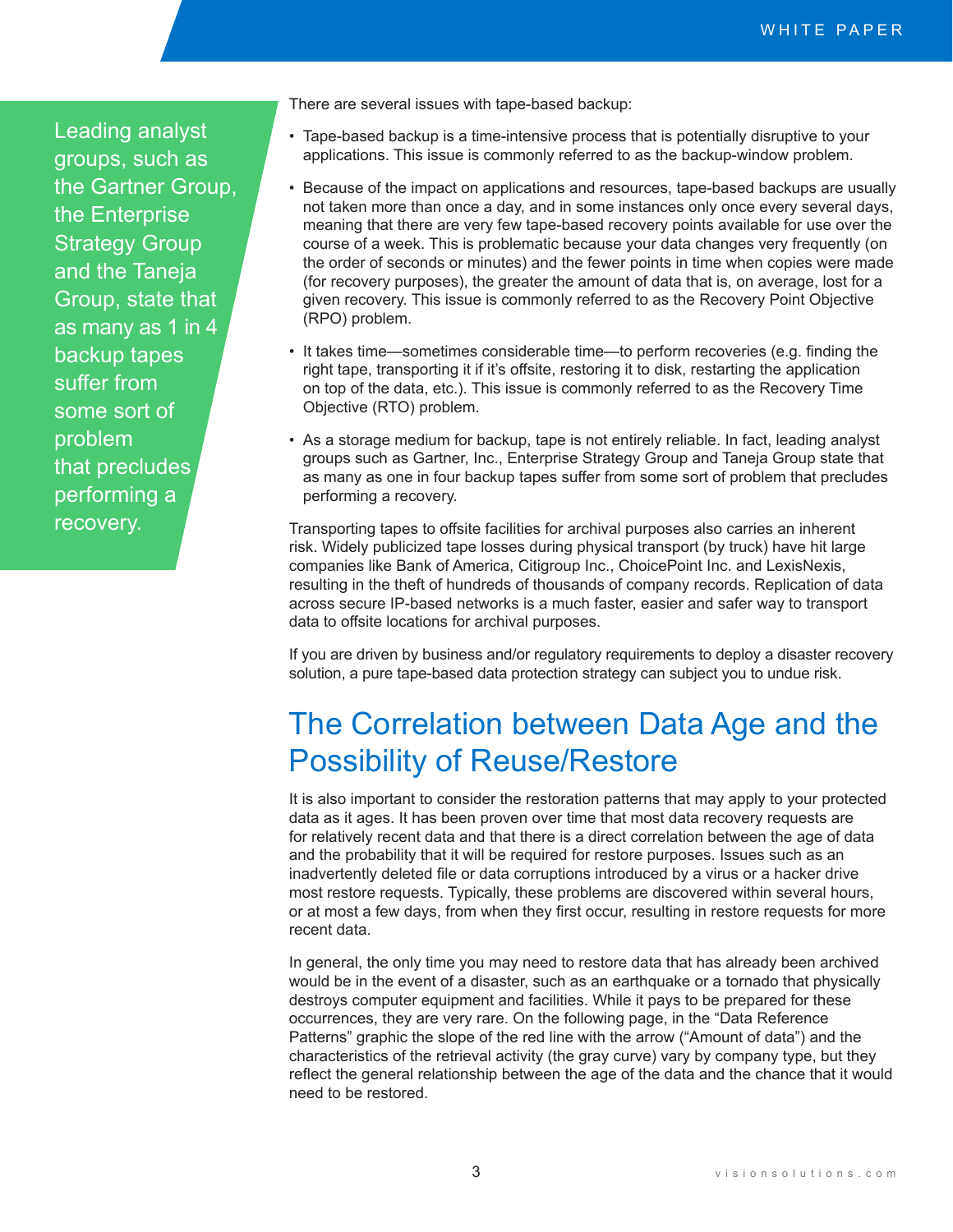#### **Data Reference Patterns**



Figure 1. Correlation between the age of data and the probability of a need for access

Most restore requests are driven by issues such as a deleted file or a data corruption that is introduced inadvertently or by malicious intent.

It is key to note that as data ages, the value of being able to restore to any point-in-time generally decreases.

Note also the inflection point in the gray "retrieval activity" curve that occurs between day 3 and day 7 in Figure 1. Restore requests for data drop off significantly after that point. This might suggest that you would want to manage roughly three to seven days' worth of your most recent data with a solution that allows quick and ready access to it, migrating it to less flexible, but less expensive media locally thereafter for several weeks, and then storing it in an off-site facility after about 30 days. This three-to-sevenday window is referred to as the optimized recovery window, or rollback window. The length of the optimized recovery window depends on the particular environment that is being protected.

### Continuous Data Protection (CDP): Complete, Point-in-Time Protection

The good news for businesses is that there is a data protection technology that helps to maintain an optimized recovery window for quick restoration or rollback that is easy to deploy and effective. Continuous Data Protection, or CDP, is a disk-based data protection technology that enables quick and easy recovery of data from a point-in-time.

For example, it is not uncommon for a user to accidentally delete a critical file or for malicious activity to corrupt business data. These actions render the data unusable, even though the server or other hardware resources continue to work as expected. CDP enables you to recover a version of the data to a point-in-time just prior to the accidental deletion or corruption. This earlier version of the data can then be restored to the production environment.

Unlike tape backups, CDP does not require applications to be interrupted. It works continuously to store your critical data to an alternate server so you can recover data from any point-in-time. Recovery occurs immediately, with just the push of a button.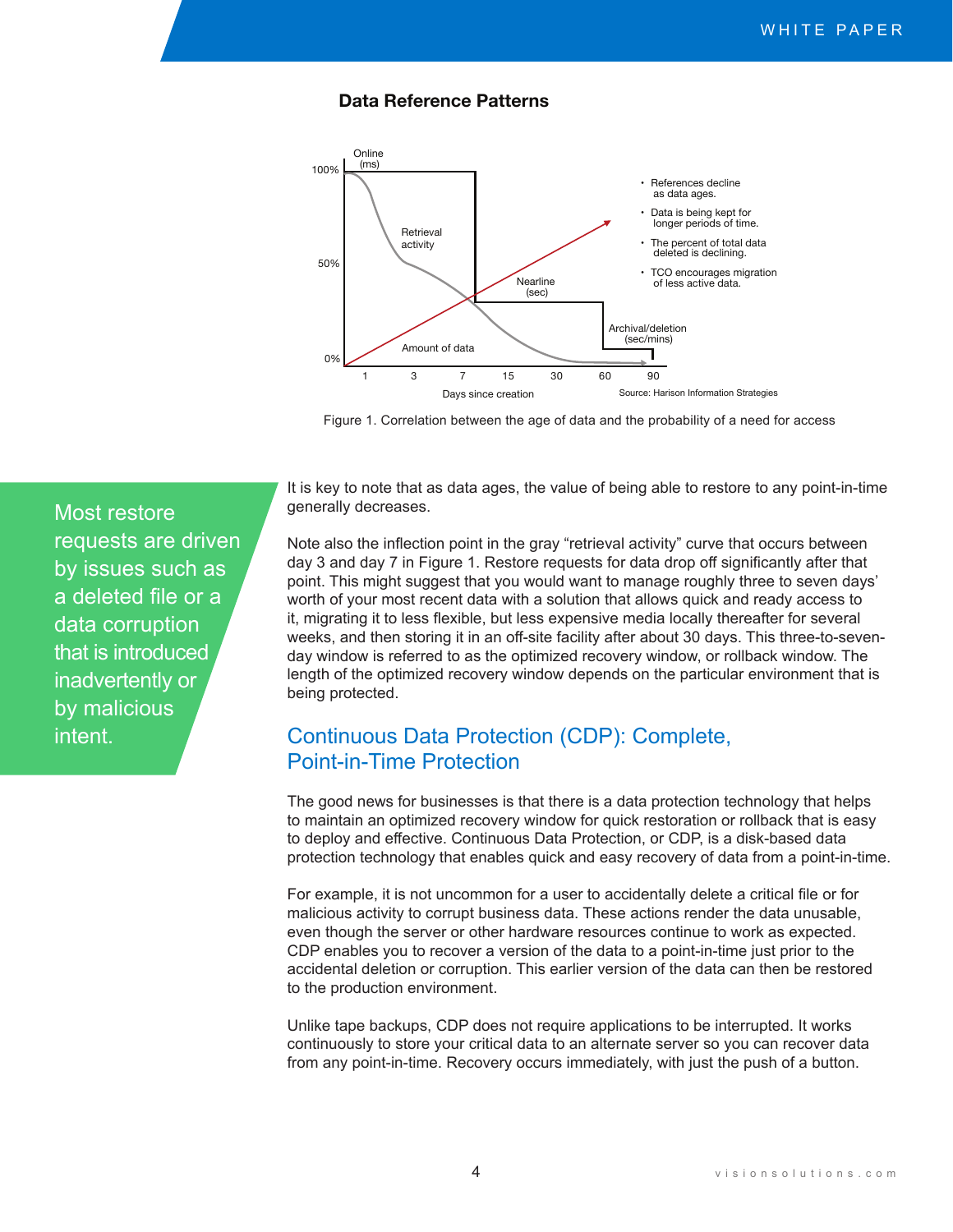Recovery of large amounts of data takes only minutes, as shown in Figure 2. With CDP, both data protection and data recovery occur with only a fraction of the time and labor resources required by a tape-only strategy. It also eliminates the threat of major data loss posed by the infrequent recovery points of a tape-only strategy.

| <b>Recovery Time for 1 TB of Data</b>                                                                                                    |             |  |
|------------------------------------------------------------------------------------------------------------------------------------------|-------------|--|
| <b>CDP Recovery</b>                                                                                                                      | 20 Min      |  |
| • Review & Roll back from Historical View<br>• Apply Roll Back to Production Server<br>• Any-point-in-time recovery from Recovery Server |             |  |
| <b>Recovery from Local Copy</b>                                                                                                          | 3 Hrs       |  |
| • Rebuild Volumes<br>• Apply Archive Logs                                                                                                |             |  |
| Recovery from Offsite Copy                                                                                                               | 9 Hrs       |  |
| • Resynchronize Volumes<br>• Apply Archive Logs                                                                                          |             |  |
| <b>Recovery from tape</b>                                                                                                                | 17 Hrs      |  |
| • Restore Data Files from Tape<br>• Apply Archive Logs                                                                                   |             |  |
| 20<br>15<br><b>Hours</b><br>10<br>5<br>$\Omega$<br><b>CDP</b><br>Local<br>Offsite                                                        | <b>Tape</b> |  |
| the company of the company of the company of the company of the company of the company of<br>$\sim$ $\sim$ $\sim$<br>$\sim$ $\sim$       |             |  |

Figure 2. CDP offers significant savings in recovery time that can translate directly to cost savings.

CDP incorporates several techniques used in traditional backup, replication and snapshot solutions. How the CDP solution achieves its goals has much to do with its architecture, features and configuration. It is important to note the difference between "True CDP" and "Near CDP" solutions when evaluating your data protection strategy.

- **True CDP** True CDP captures all data writes and transfers them to a secondary storage array. True CDP enables a data-undo by allowing recovery to any pointin-time. This is especially beneficial for a data corruption issue, such as malicious activity. With true CDP, you can, for example, identify a tainted transaction and then roll back to a point just prior to the time the transaction was received.
- **Near CDP** Near CDP differs from true CDP in that you can recover only to specific points in time. For example, near CDP may copy data only when a file is saved or closed so the recovery point is only to the last known saved file. In some cases this could be several hours or more. In high-transaction environments or environments with rigid compliance or governance regulations, this may not be sufficient.

The efficiencies and flexibility of CDP translate into far superior data protection and recovery, as well as cost savings realized through the elimination of both planned downtime for backups and lengthy, error-prone tape recovery processes.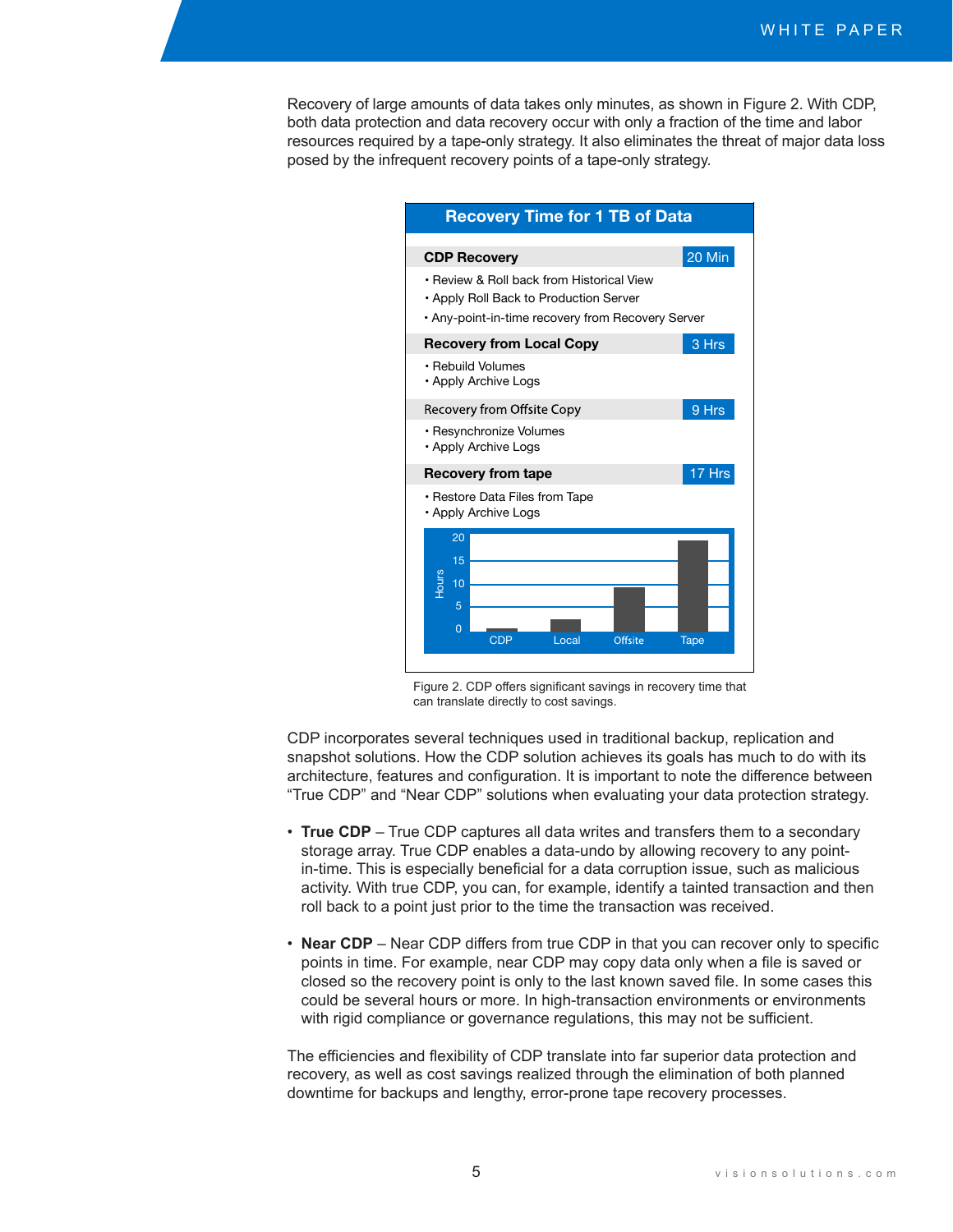### MIMIX for AIX: The Proven Solution

The MIMIX for AIX family of products from Vision Solutions, which includes MIMIX Availability for AIX and MIMIX DR for AIX for high availability and disaster recovery, utilizes Continuous Data Protection (CDP) in conjunction with real-time data replication to resolve the difficulties commonly associated with data protection and availability discussed in previous sections in the following ways:

- **Backup window:** With MIMIX for AIX, data is continuously and transparently copied from your production servers throughout the day as changes occur, so you never again have to concern yourself with backup windows. As data is written on the production server, it is instantaneously prepared for transmission, compressed to preserve LAN/WAN bandwidth, and sent to a secondary, hot-standby server. Data can also optionally be encrypted during replication.
- **Recovery Point Objective:** Using CDP, MIMIX for AIX can fulfill the richest set of recovery point objectives in the industry. It not only allows you to recover data or resume operations on the secondary server using the latest, real-time data that was replicated from the production server, but it also allows you to pick any previous point in time for recovery, down to the second. The available recovery points essentially form a continuum. This allows you to failover to the secondary server at an earlier point in time, rollback the production server's data, or even generate a readable, writable snapshot of your data at a selected point in time for virtual recovery. MIMIX for AIX effectively presents all possible recovery points to you in a way that tape and other snapshot-based backup options, with their limited number of recovery points, never can.
- **Recovery Time Objective:** MIMIX for AIX replicates directly to a secondary server that operates as a hot standby for recovering data. This provides you with a fast, reliable recovery capability far beyond the limits of tape restores. Furthermore, CDP ensures that you can recover quickly and with confidence from any disaster or corruption. With flexible recovery features, you will be able to tailor your recovery operation to the disaster scenario at hand, thus minimizing the time you spend on recovery, meeting your most aggressive RTO service level agreements, and minimizing the impact and cost of an outage.
- **Redundant application server:** The secondary backup server provides an automated failover target that will allow critical applications to be rapidly restarted with access to current data. This will allow processing to continue if the primary server cannot be restarted for any reason. MIMIX for AIX lets you perform a failover to the target server within minutes; be it in the local data center or at a remote location.
- **Remote replication:** MIMIX for AIX includes the ability to replicate data across IP networks using WAN-optimized technology. Thus, you can replicate your data to a remote facility without exposing it to the risks associated with the physical transport of tape-based media.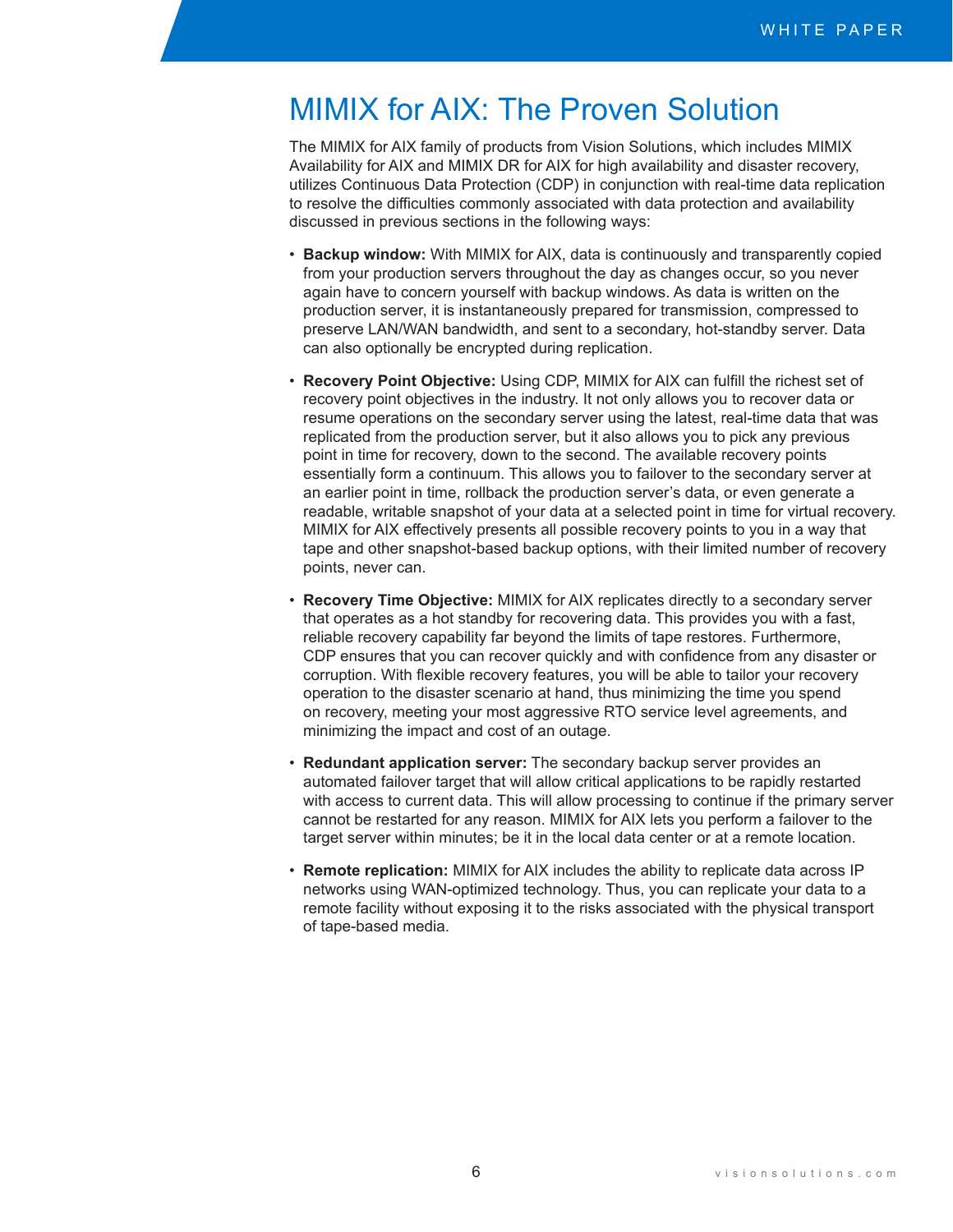In addition to addressing common application availability and data recovery issues through real-time replication with CDP, the MIMIX for AIX family of products delivers a number of other key features that enable your organization to meet its business continuity and data protection requirements:

- **Disaster recovery testing:** The virtual role swap capability built into MIMIX for AIX allows you to run your application in a virtualized storage environment on the recovery server, simulating a disaster recovery failover without impacting the production server. Virtual role swap also does not impact your recovery point objective, as data is continuously replicated even during an audit of your disaster recovery readiness.
- **Ease of operation:** MIMIX for AIX is managed and monitored using Vision Solutions Portal (VSP), a browser-based graphical user interface that is easy and intuitive to use. VSP provides you with the confidence that your recovery operation will work every time, any time. You can tailor the recovery operation to your needs; regardless of whether it is a prompted or automated recovery. Automated procedures will guide you through the recovery steps following industry best practices. Built-in, lights-out monitoring with email and SNMP notifications will inform you of any issues that may arise.
- **Mitigation of risks and minimizing planned downtime:** One of the often underappreciated aspects of having an HA/DR replication solution in place is its potential for minimizing planned downtime, as well as mitigating risks commonly associated with common administration requirements, such as AIX upgrades, application upgrade testing, or month-end processing. As one example commonly deployed by customers, MIMIX for AIX can assist with AIX upgrades by allowing administrators to stage the upgrade operation: the DR server gets upgraded first, ensuring that the operation is practiced and goes smoothly. After it has been proven that the DR server is fully operational and ready to host the business (utilizing virtual roleswap), the production environment can be upgraded. The business can even run on the DR server during this time, further minimizing downtime. This staged upgrade strategy mitigates the risk of negative side-effects of the upgrade process, in addition to enabling AIX customers to meet their SLA targets.

Customers in many industries, including some with very strict recovery time and recovery point objectives, such as financial services and healthcare, already successfully use MIMIX for AIX. It is applicable to any application running on AIX. Applications for which MIMIX for AIX is a good fit meet the following profile:

- • A 7 x 24 application environment with a small to non-existent backup window
- Critical applications from a business point of view that have high rates of data change and where less frequent recovery points translate to significant amounts of lost data on recovery
- Applications with stringent recovery time requirements that are not being met with existing data protection technologies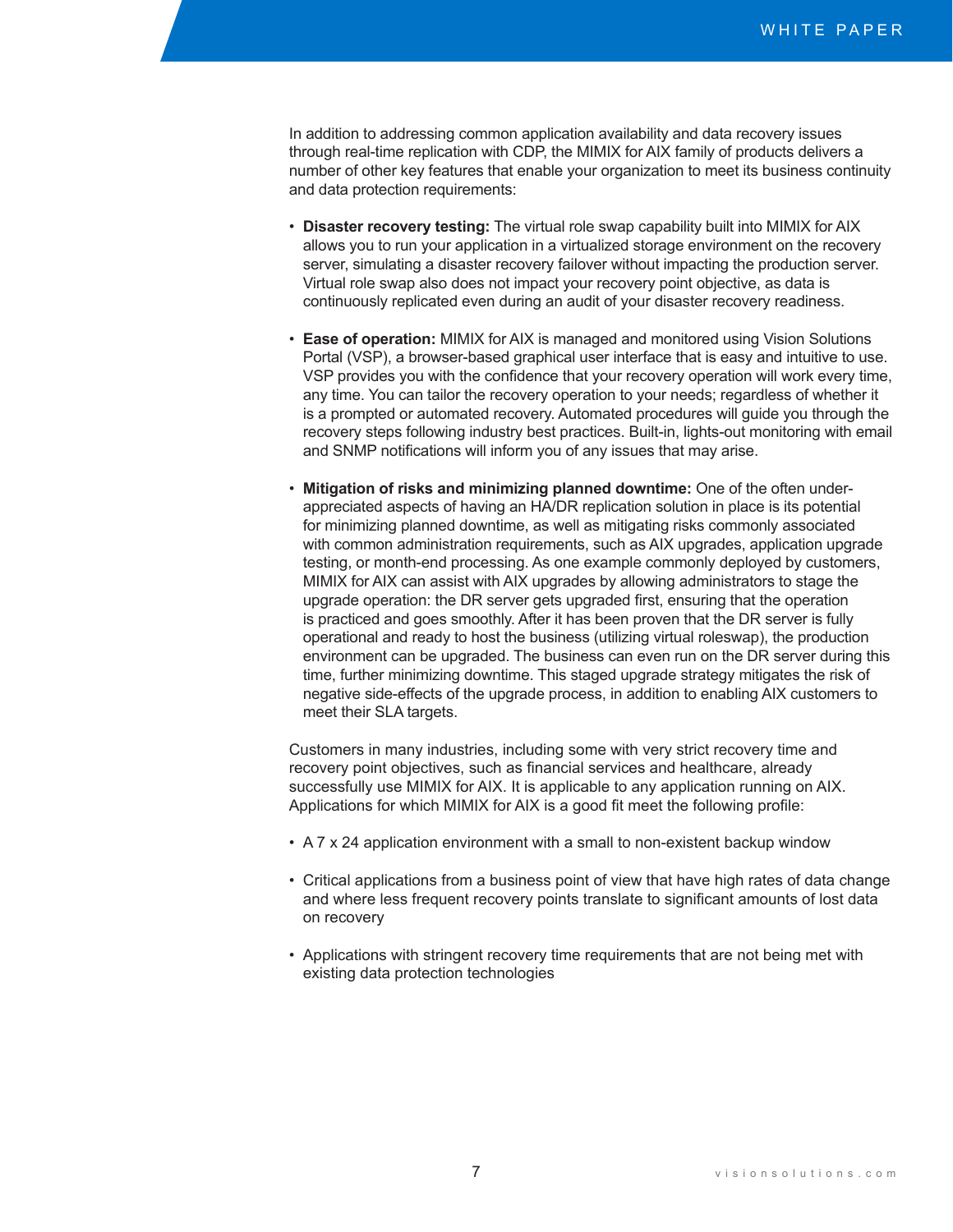### MIMIX Availability for AIX for Easy, Automated HA/DR

Now that we have reviewed how the MIMIX for AIX product family supports your goals for recovery from various disaster recovery and planned downtime scenarios, let's look more deeply at the various features available in the MIMIX for AIX portfolio for both disaster recovery and high availability.

**MIMIX Availability for AIX** – the flagship solution in the portfolio – is a full-featured high availability and disaster recovery product with which the most stringent recovery time and recovery point objectives can be met, no matter the nature of disaster or corruption to recover from. This objective is achieved via a combination of industry-leading realtime replication and continuous data protection; high availability clustering to provide continuous network, disk and application resource monitoring and application-layer integration; and an easy-to-use, browser-based management interface.

**MIMIX DR for AIX** – a disaster recovery solution for AIX customers and workloads with somewhat less strict recovery time objectives – includes a select set of the features and capabilities found in MIMIX Availability for AIX. The feature set is tailored to AIX environments where continuous monitoring of resources and application-layer integration are not necessary to meet service level agreements. There is, however, no compromise on recovery point objective. Like MIMIX Availability, MIMIX DR features robust, industry-leading real-time replication with continuous data protection, as well as the Vision Solutions Portal for easy management from any device with a browser.

In the remainder of this section, we will discuss replication and clustering in the context of MIMIX Availability for AIX. In a subsequent section we will explore the functional differences between MIMIX Availability and MIMIX DR.

#### **Replication and Clustering**

MIMIX Availability for AIX, as depicted in the figure on the following page, establishes WAN-optimized real-time replication over any IP network connection. A dedicated, hot-standby IBM Power Systems server running AIX is configured to protect one or more applications running on other IBM AIX production servers that are connected to it via an IP-based network.

MIMIX Availability replicates production server writes that are performed on designated "protected storage" (the storage where the application you want to protect resides) to the recovery server. These writes are stored in the "Recovery Storage" that is directly attached to the recovery server. MIMIX Availability runs continuously in the background and does not noticeably impact the performance of the protected application.

Compared to tape, which is subject to the many issues discussed previously, replication represents a much faster, much more secure way to get your data to an offsite storage facility.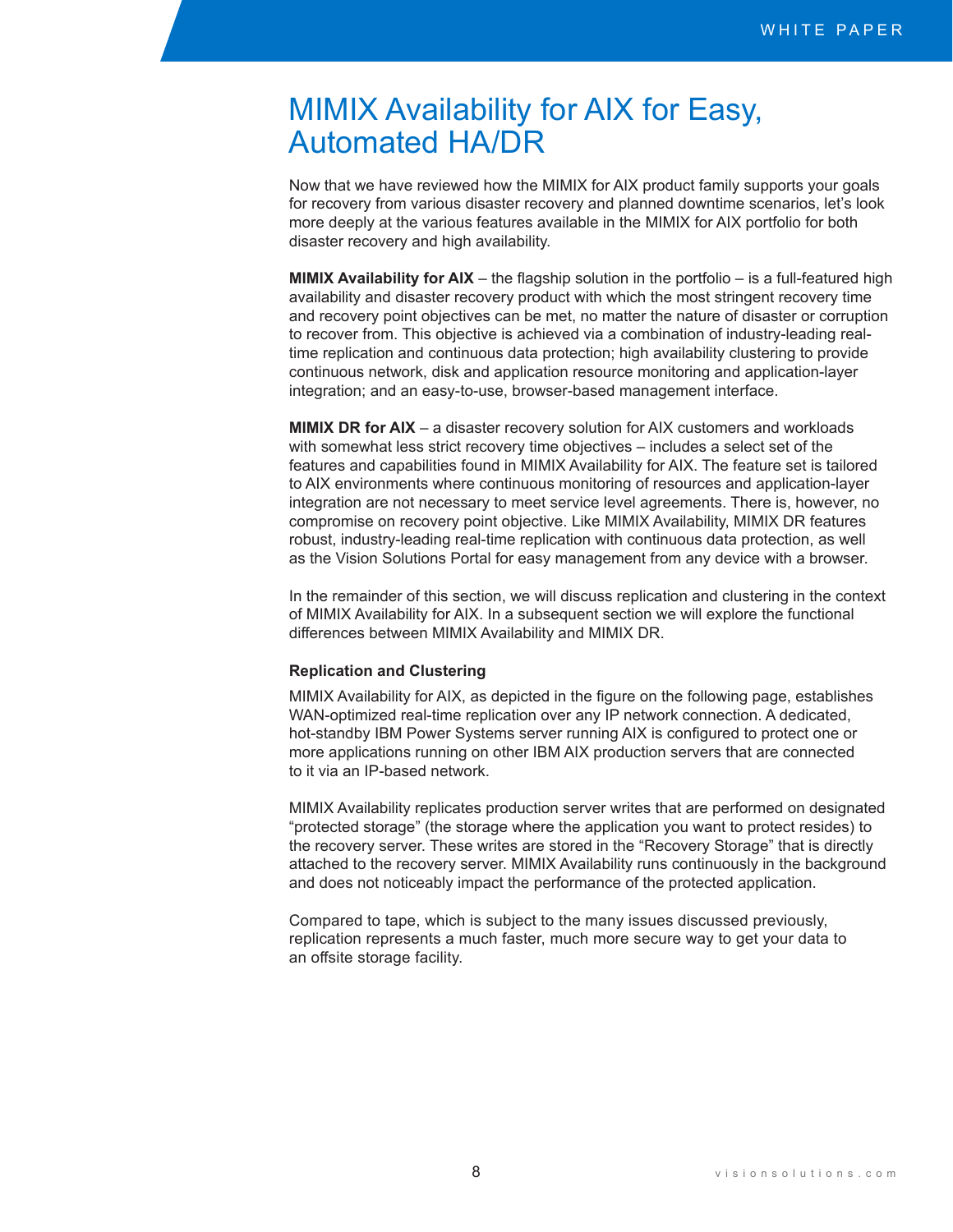

Figure 3. MIMIX Availability for AIX replicates data to a recovery server, which can then be used as a failover server, or can retroactively present snapshots for recovery, analysis, testing or development purposes, with no impact on the production server.

#### **The Replication engine**

As the data flow  $\bigcirc$  in Figure 3 depicts, MIMIX Availability for AIX supports asynchronous replication of a continuous data stream to your recovery server, which can be located locally or at a remote facility connected to the primary facility by an IP-based network.

Asynchronous replication has several advantages:

- Replication interruptions, bandwidth issues and latency issues do not impact the production application, as they very easily would with a synchronous replication solution.
- Asynchronous replication allows virtually unlimited distance between your production and recovery server. You can size the bandwidth to the average data flow. Productionside buffering will smooth out any I/O spikes over the day, without any data loss.
- • More efficient utilization of network resources is accomplished with asynchronous replication. MIMIX for AIX features aggressive built-in optimizations to address the constraints of scarce WAN resources.

#### **Flexible recovery options enabled by Continuous Data Protection (CDP)**

Point-in-time recovery is achieved via CDP, which continuously tracks the changes that occur to the protected storage and preserves logical volume-level undo logs in the MIMIX for AIX journal space. Using these undo logs, you can efficiently and quickly reconstruct your data to any point-in-time within the rollback window and take advantage of any of the various recovery options supported by the product:

• **Virtual role swap:** Using MIMIX Availability for AIX's virtual role swap feature, you can create a snapshot (depicted by number  $\bullet$  in Figure 3), which is a view of the data on the recovery server. You can then start up the application on the recovery server using this virtualized view. The virtual role swap feature also allows you to create a snapshot to the latest point-in-time, or to an earlier point-in-time. These historical views can readily be used for non-disruptive virtual DR switch testing, "surgical database operations," application upgrade testing, running reports, offloading data analysis processes to the recovery server, taking backups, and other operations where you want to avoid impacts on the live production data and applications.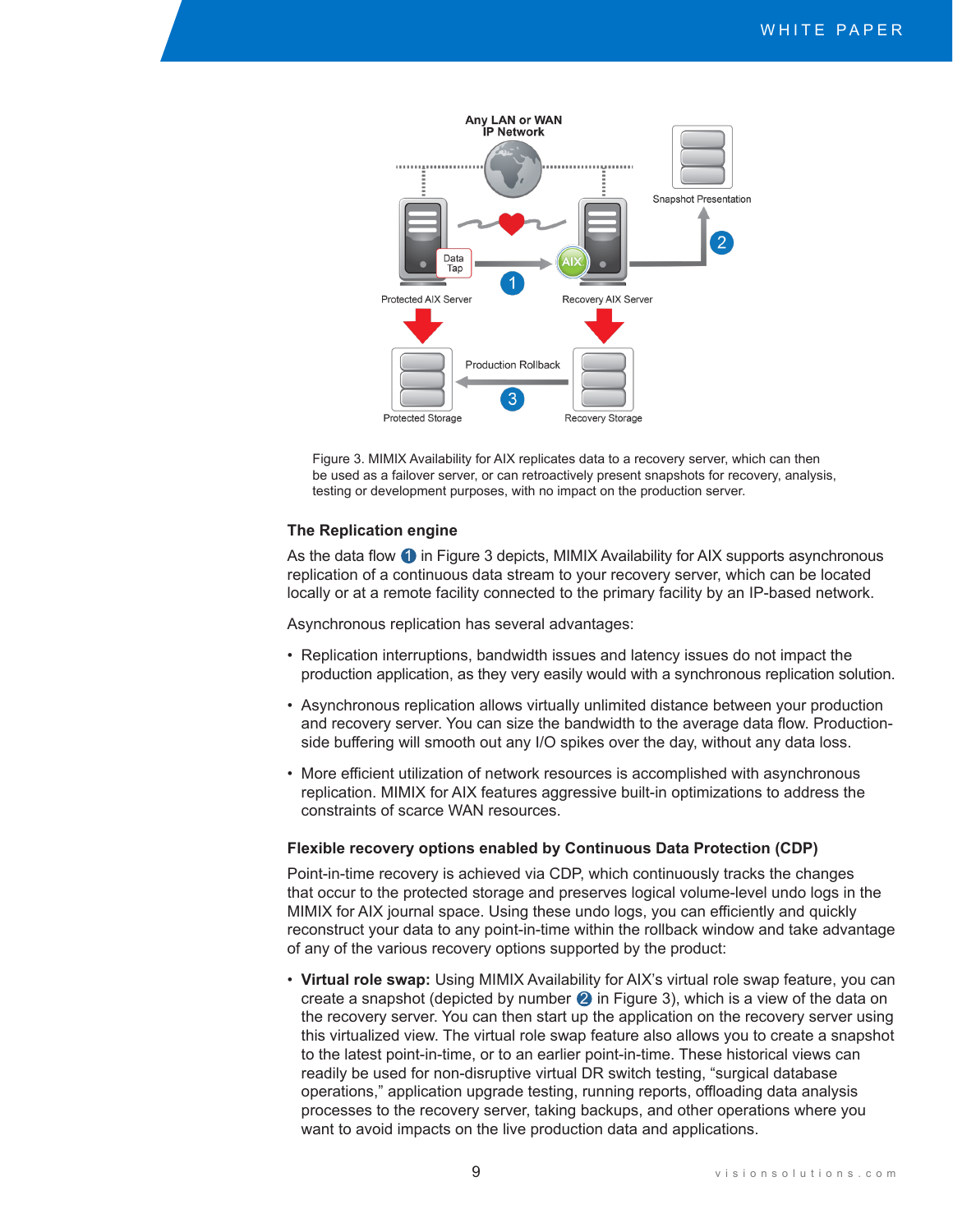- **Roll back the production server:** At times, such as when an inadvertent deletion renders the production database inoperative, the best way to recover is "in-place," right on the production server. Especially if your recovery server is hundreds or thousands of miles away, running production applications at the DR site could put a strain on your WAN and result in slow application response times for your users. While this may be acceptable when dealing with a major failure, switching should be avoided whenever possible. Instead, MIMIX Availability for AIX allows you to "dial back" your production server to the desired recovery point prior to the failure, down to the second, as indicated by number  $\odot$  in Figure 3. Since this is an undo operation, and not a full production data restore, the production server can be back in service quickly, with no switching required.
- **Disaster recovery failover and failback:** MIMIX Availability for AIX supports the entire spectrum of disaster recovery needs, whether it is planned failover, unplanned failover, or failback. Utilizing CDP, failover operations allow you to not only recover to the latest point-in-time on the recovery server, but also to a historical point in the past, with down-to-the-second granularity. This functionality becomes a life saver if your disaster scenario causes the latest data image to be corrupt.

#### **Browser-based, intuitive graphical user interface**

Monitoring and management of MIMIX Availability for AIX is performed using the easy, browser-based Vision Solutions Portal (VSP) interface. If you have multiple MIMIX Availability or MIMIX DR for AIX instances in your enterprise environment, you can realize single-pane-of-glass operation using VSP to control all of your instances. Instances of MIMIX brand products for IBM i can also be configured, monitored and managed from within the VSP interface alongside MIMIX for AIX products. Lights-out monitoring, with email and SNMP notifications of events requiring your attention, allows you to monitor the solution even when when you are away from the console.

VSP is used to drive your disaster recovery operations. Besides replication startup, shutdown, monitoring and typical administrative actions, wizards and intuitive procedures guide you through the steps that you need to take for a successful recovery. These procedures are a digitized version of the steps in the runbook you are accustomed to using with traditional disaster recovery solutions. They allow you to be confident that you are following industry best practices in your recovery operations.

#### **High Availability Clustering**

The replication capabilities of MIMIX Availability for AIX discussed thus far are matched with advanced clustering features to achieve the highest levels of availability. A cluster manager process is started on each server in the cluster—depicted as the "heart" of the cluster. This process monitors and shepherds the resources under its control. Resources may include network interfaces, service IP addresses associated with the applications, replicated disk resources and database and application processes. If the cluster manager process detects any issue with the monitored resources, it can take appropriate action by sending out a notification, or it can even take automatic recovery actions if the administrator previously authorized it to do so.

The clustering features provided by MIMIX Availability for AIX include:

- **Application integration:** All-layer protection integrates the database, the application, and even the service IP address associated with the application. MIMIX Availability handles the application service as a unit, ensuring that all resources are online.
- **Enhanced resource monitoring:** The cluster manager process continuously monitors network resources, disk resources, replication processes, and even the processes of the database and the application itself.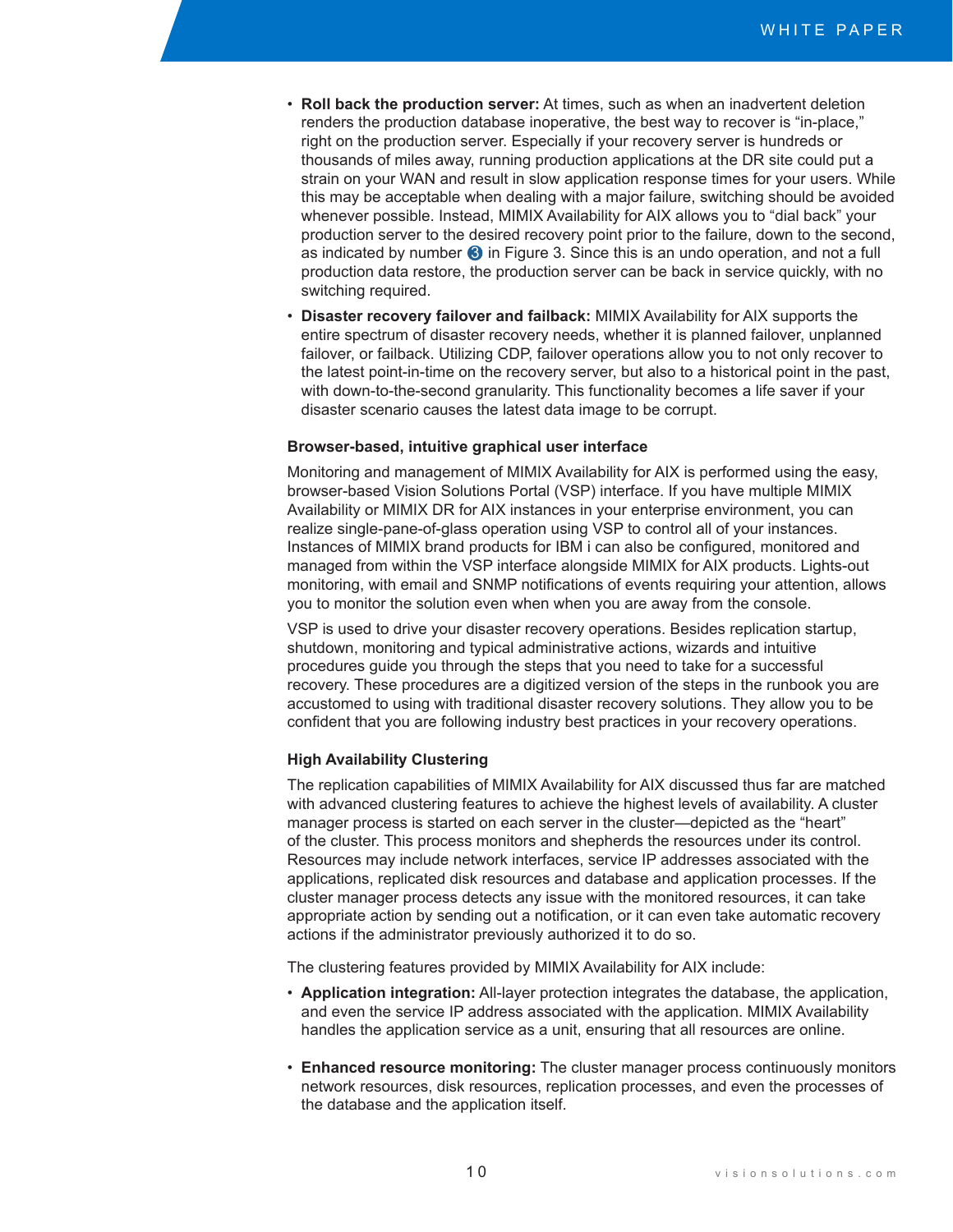- **Custom monitoring methods:** For even deeper levels of monitoring, custom monitoring methods can periodically be invoked to run; for example, SQL queries could be run against the database to ensure that it is truly functional from an enduser's perspective.
- **Network monitoring:** Periodic "heartbeats" are sent out in both LAN and WAN environments to conduct network monitoring. Because these small heartbeats travel on the network through which clients would access the server, this further assures that the server is usable by the business.
- **Automated recovery options:** MIMIX Availability for AIX offers recovery options with enhanced levels of automation for environments where that is a requirement.
- **Advanced customization options:** Through its advanced custom user exit methods, MIMIX Availability provides an environment that can easily be customized and extended. Whether calling a method to send a notification or to invoke thirdparty operations, MIMIX Availability's custom user exits provide a way to execute customized functions.

### MIMIX DR for AIX for Reliable DR Protection

MIMIX DR for AIX is the disaster recovery component of the MIMIX for AIX portfolio, containing a select subset of MIMIX Availability's rich feature set. The difference between MIMIX Availability and MIMIX DR lies in the high availability clustering features.

While both MIMIX DR and MIMIX Availability feature the same industry-leading replication engine enhanced with continuous data protection, as well as the Vision Solutions Portal for administration, MIMIX DR for AIX does not provide the high availability clustering features described in the above section on MIMIX Availability.

Because the replication engine is the same in MIMIX DR for AIX as in MIMIX Availability for AIX, the same levels of recovery point objectives can readily be achieved, and the same rich set of recovery options are available.

However, because the high availability capabilities are limited to MIMIX Availability, MIMIX DR does not include monitoring, administration and control for the database and application service. MIMIX DR does provide a basic level of resource and topology monitoring, as well as a basic level of notification and automation capabilities. Thus, the two areas that distinguish MIMIX Availability from MIMIX DR are the ease of clustering operations and, potentially, the expected recovery time objective.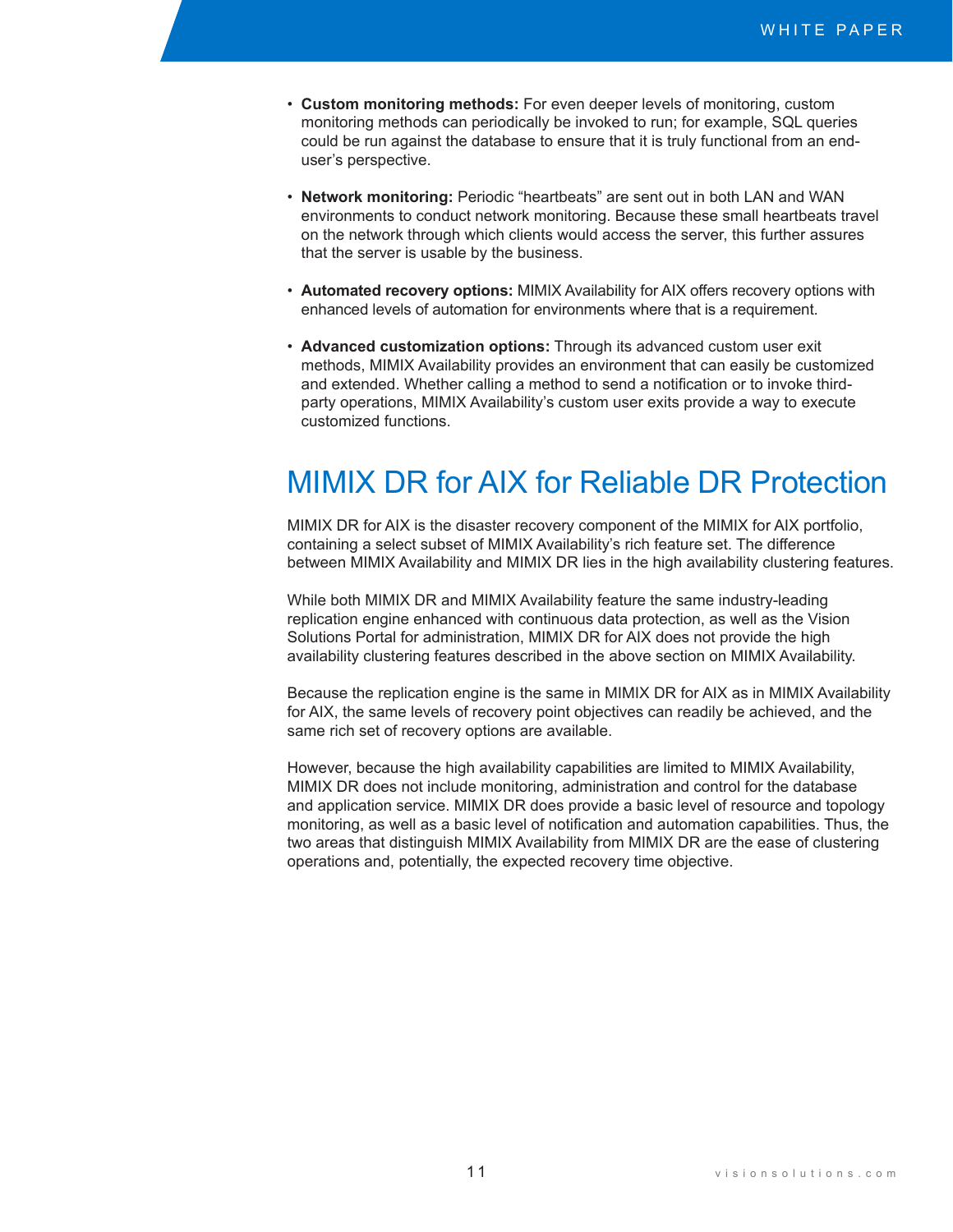Any restore requirement during that three-day period is performed instantaneously from disk, without the need to "build up" a restore image from multiple incremental backups, thus cutting recovery time to minutes.

## A Sample Use Case

#### **Using MIMIX for AIX to Provide Zero-Impact Data Protection and Rapid Recovery**

In this scenario, we assume the customer wants to solve the rapid recovery problem. They have chosen, however, to retain tape for archival purposes, with physical shipment to an offsite location.

The customer runs an Oracle database as an order-entry system on an IBM Power Systems server with AIX and 600GB of storage. This is the production server. Ten percent of the data changes on a monthly basis and the overall rate of data growth is forecast to be 30% per year. Based on past experience, the customer knows that restore requests tend to drop off significantly after three days. The customer currently does daily incremental backups and weekly full backups across the LAN. Incremental backups take roughly 90-120 minutes per day, while the full backup takes between 5 and 10 hours.

To install MIMIX Availability for AIX, the customer purchases a second IBM Power Systems server running AIX to act as the recovery server, which is hosted at another of the company's data centers. This can be at any distance because asynchronous replication will mitigate the impacts of distance, provided that the bandwidth required to accommodate the average rate of change can be made available. Based on the rate of data change and forecast database growth, 1.5TB of recovery storage is housed on the recovery server.

MIMIX Availability for AIX is installed on the production server, with the relevant storage that underlies the Oracle application designated as the protected storage. An optimized recovery window of three days is configured on the recovery server. An initial synchronization between the production server and the recovery server is performed while the production server continues to run (synchronization is run as a background process) so that database access is not impacted. Once the initial synchronization is complete, continuous data protection is enabled.

To take advantage of the capabilities of its newly implemented MIMIX Availability for AIX solution, the customer makes some changes to their tape backup processes. With three days' worth of data included in the optimized recovery window, the customer no longer needs to perform daily incremental tape backups. Any restore requirement during that three-day period is performed instantaneously from disk, without the need to "build up" a restore image from multiple incremental backups, thus cutting recovery time to minutes.

A tape backup is still desirable every three days to prepare for the eventual archiving of data offsite, but the Oracle application no longer needs to be shut down to perform backups. Once a week, a snapshot view is created on the recovery server, which is then used to perform a tape backup. The customer continues to use the existing tape backup software to perform this backup.

MIMIX Availability for AIX is compatible with all backup software packages for the purposes of snapshot presentation for off-host backup. These tapes are kept on-site for two weeks, and then sent to an offsite facility for archival storage.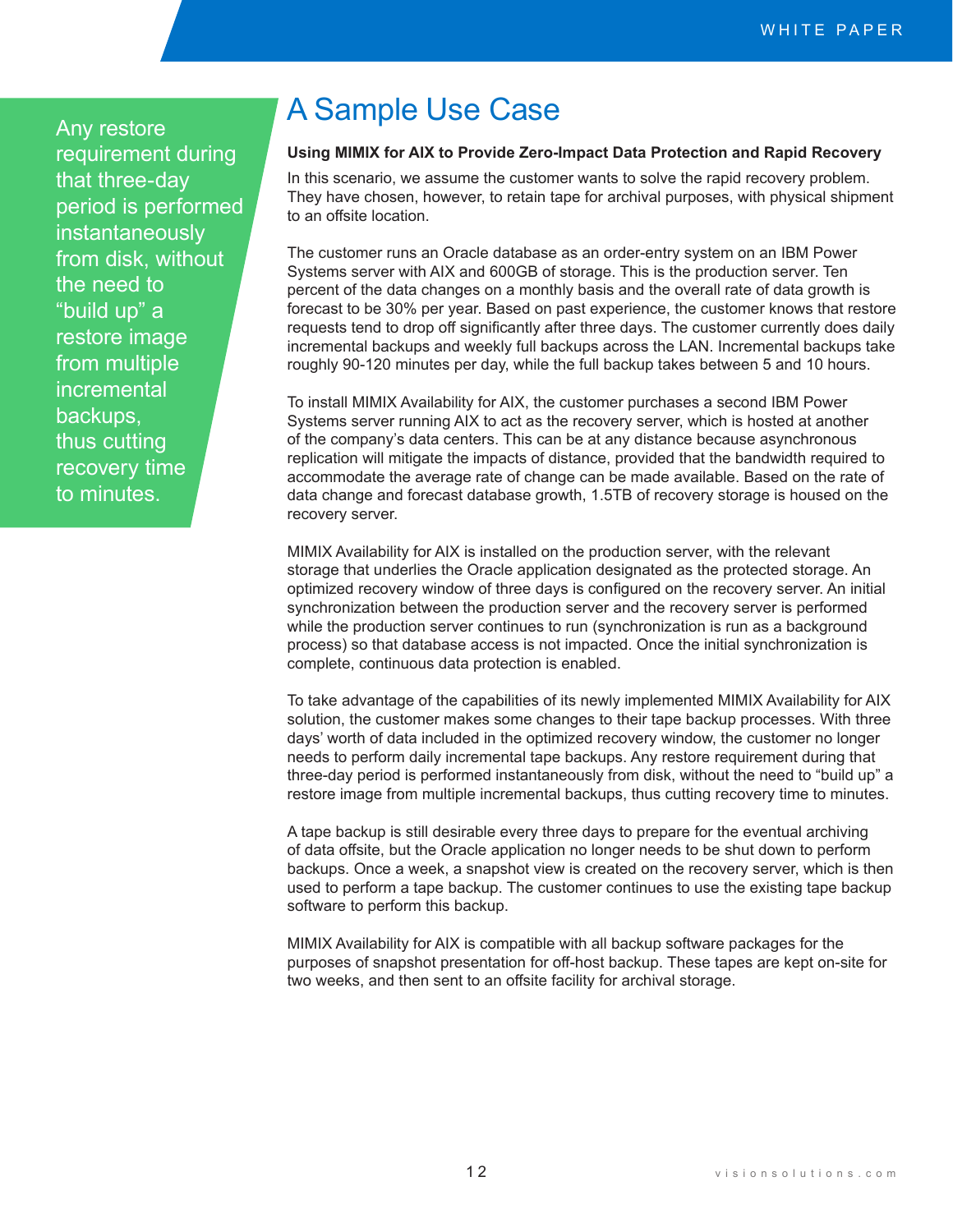Implemented in this way, MIMIX Availability for AIX provides the following benefits:

- 1. Recovery time is shortened in several ways:
	- No restore from tape to disk is required because the application can simply be started on the recovery server.
	- Unlike traditional backup solutions, with which historical recovery points would need to be "built up" using incremental backups and roll-forward logs (a time consuming and error-prone operation), with MIMIX Availability for AIX, a historical recovery point can be instantiated quickly, efficiently and in a fail-safe manner. There is less administrative overhead associated with recovery because the selected point is just immediately presented from disk.
	- There is less time spent preparing the application for production use after the recovery because you can select the best recovery point to resolve the problem (e.g., if the problem is a file deletion or data corruption problem, the point right before that event occurred can be chosen).
	- Recovery time is considerably shortened in the event of a problem with the production server. The protected application is simply started on the recovery server using the current copy of the production data. It can continue to run there until such time as the production server can be repaired and restarted.
- 2. Backups to tape are now completely decoupled from the production application so they can be scheduled to occur when it is convenient for the administrator, without concern for impacts on business processes.
	- Backups are taken only once every three days now (instead of daily), thereby consuming less administrative time.
	- Restores within the optimized recovery window occur rapidly and reliably from disk, completely resolving tape media integrity issues for near-term restores.
	- Data loss on recovery is minimized because the administrator now has access to the optimal recovery point for every conceivable failure scenario (this is the RPO issue).
- 3. **Virtual Role Swap:** Using the Virtual Role Swap feature of MIMIX Availability for AIX, disaster recovery tests can now be run without impacting the production application. The most serious impediment to disaster recovery drills is usually their impact on production (thus they have traditionally been relegated to a weekend job that nobody looks forward to). Eliminating this issue allows drills to be run more frequently—even during business hours—thereby greatly improving the business' confidence in its disaster recovery preparedness.

In addition to these benefits, there is another advantage that did not exist with the tapebased approach. Patched and upgraded applications can be tested against current production data in a manner completely decoupled from the production environment.

A snapshot of the current data state is created on the recovery server where the patched or upgraded application can be tested. Once the administrator is satisfied with the stability of the new environment, it can be deployed in production. MIMIX Availability for AIX makes it easy to create these snapshots for testing purposes, ensuring more reliable patch and upgrade processes against production environments.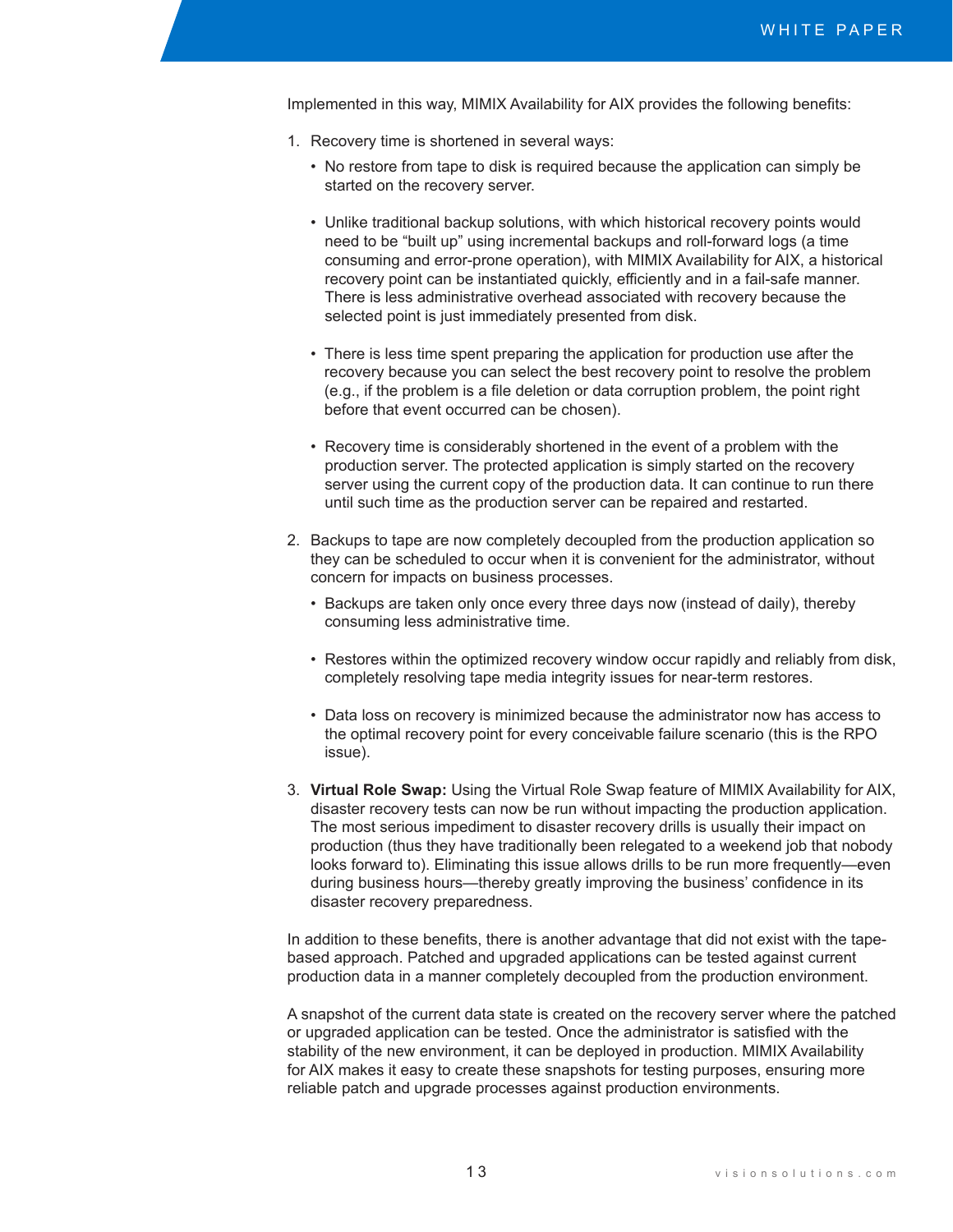In a similar vein, the same snapshot procedure can be used for offloading report generation to a snapshot. This way, the CPU-intensive report generation load can be run on the recovery server, yielding further return on investment in the form of decreased capital and operational expenditures.

#### **Recovery Time Comparisons**

When downtime costs you money, a rapid recovery capability and a flexible availability option present a quantifiable return on investment opportunity. By offering a much faster and easier way to perform data recovery than that offered by tape, savings accrue not only in the area of downtime reduction, but also through a reduction in the administrative time and expense incurred. MIMIX for AIX can help you achieve your service level agreements by shortening recovery times by hours and even days in some cases.

### **Summary**

Any business, particularly a business experiencing rapid growth or consolidation, may be using a suboptimal data recovery solution, perhaps built around tape-based backup. This type of legacy solution potentially interrupts business processes due to the need for a "backup window," subjects the business to possibly significant data loss when recoveries are required, and is time-consuming and labor-intensive during both data protection operations and recoveries.

MIMIX for AIX is a proven solution to data recovery and availability problems and is in use at many companies today. MIMIX for AIX leverages CDP technology to support instantaneous recoveries from disk, resulting in minimal data loss (due to its ability to present all possible recovery points) and rapid, reliable recovery (due to its ability to restore immediately from disk), while not imposing any downtime on production applications (zero-impact data protection).

Because MIMIX for AIX ensures that data on the backup server is always current, you can rely on its failover capabilities to rapidly restart application processing in the event of a catastrophic production server failure. In addition, MIMIX for AIX supports asynchronous replication that allows businesses to establish cost-effective and secure multi-site disaster recovery strategies that support rapid recovery.

MIMIX for AIX runs on IBM Power Systems servers with AIX and is applicable to any AIX application in physical, virtual or cloud environments, but is applied most often for use with business- or mission-critical applications such as enterprise databases or ERP systems.